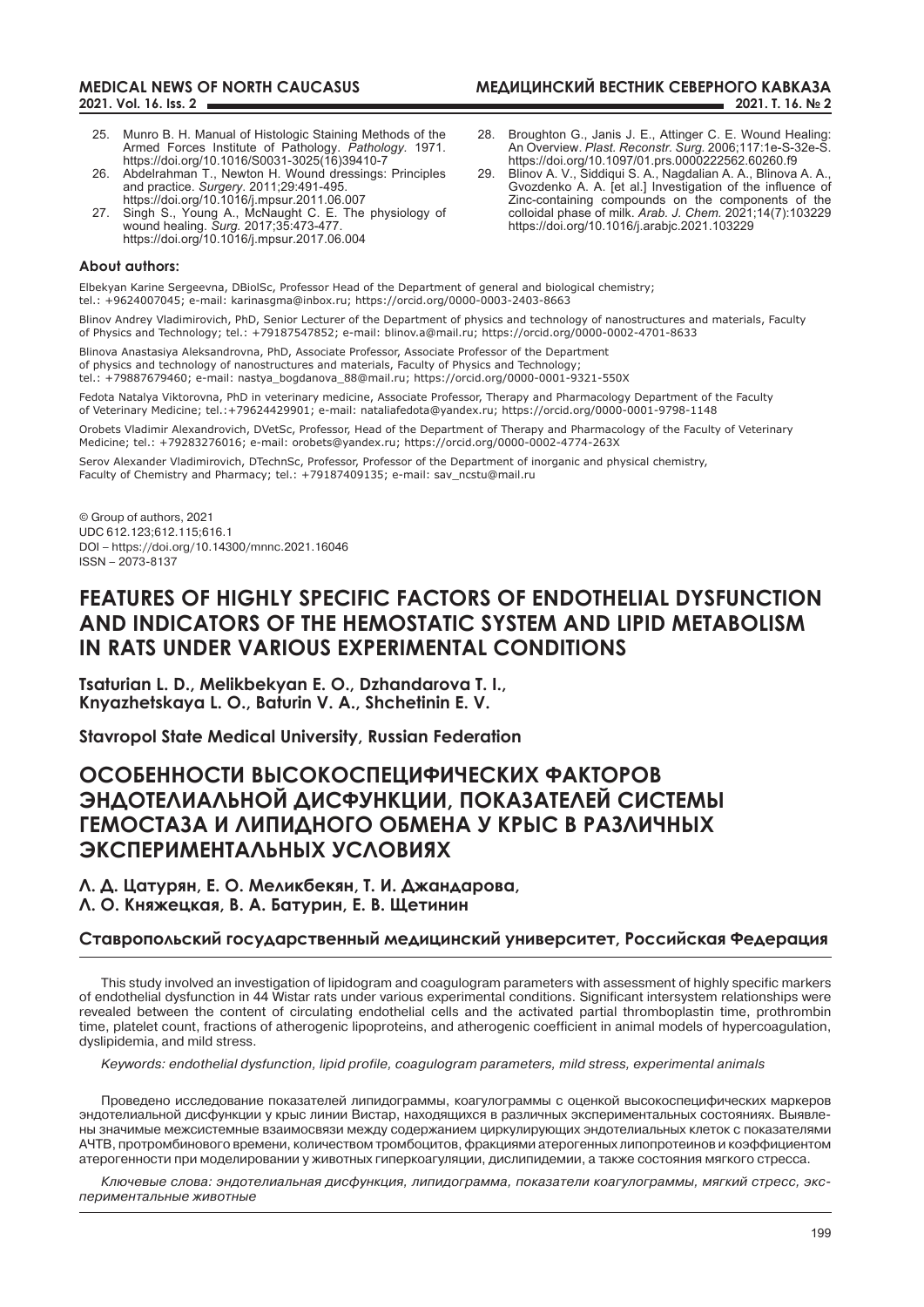**For citation:** Tsaturian L. D., Melikbekyan E. O., Dzhandarova T. I., Knyazhetskaya L. O., Baturin V. A., Shchetinin E. V. FEATURES OF HIGHLY SPECIFIC FACTORS OF ENDOTHELIAL DYSFUNCTION AND INDICATORS OF THE HEMOSTATIC SYSTEM AND LIPID METABOLISM IN RATS UNDER VARIOUS EXPERIMENTAL CONDITIONS. *Medical News of North Caucasus.* 2021;16(2):199-202. DOI – https://doi.org/10.14300/mnnc.2021.16046

**Для цитирования:** Цатурян Л. Д., Меликбекян Е. О., Джандарова Т. И., Княжецкая Л. О., Батурин В. А., Щетинин Е. В. ОСОБЕННОСТИ ВЫСОКОСПЕЦИФИЧЕСКИХ ФАКТОРОВ ЭНДОТЕЛИАЛЬНОЙ ДИСФУНКЦИИ, ПОКАЗАТЕ-ЛЕЙ СИСТЕМЫ ГЕМОСТАЗА И ЛИПИДНОГО ОБМЕНА У КРЫС В РАЗЛИЧНЫХ ЭКСПЕРИМЕНТАЛЬНЫХ УСЛОВИЯХ. *Медицинский вестник Северного Кавказа*. 2021;16(2):199-202. DOI – https://doi.org/10.14300/mnnc.2021.16046

| AC - Atherogenic coefficient<br>APTT - Activated partial thromboplastin time<br>CEC – Circulating endothelial cells<br>CMS - Chronic mild stress<br>CVD - Cardiovascular diseases<br>HDL-c - High-density lipoprotein cholesterol | LDL-c - Low-density lipoprotein cholesterol<br>- Platelet count<br>PLT<br>- Prothrombin time<br>PT.<br>- Total cholesterol<br>TC<br>TGs - Triglycerides<br>VLDL-c - Very low-density lipoprotein cholesterol |
|-----------------------------------------------------------------------------------------------------------------------------------------------------------------------------------------------------------------------------------|--------------------------------------------------------------------------------------------------------------------------------------------------------------------------------------------------------------|
| INR - International normalized ratio                                                                                                                                                                                              |                                                                                                                                                                                                              |

Modern people experience daily effects that<br> **M** lead to stress on the body's adaptive systems.<br>
The neuroendocrine, cardiovascular, and<br>
simulater systems reviews and most important **lead to stress on the body's adaptive systems. The neuroendocrine, cardiovascular, and circulatory systems provide the most important contributions to ensuring adequate responses to stress stimuli and normal functioning of the body's stress adaptation process [1]. These systems are the first to react to stressful effects, leading to qualitative and quantitative changes in the main reactivity parameters with the possibility of compensation and achieving homeostatic equilibrium [1, 2].** 

In recent years, multifaceted complex research efforts have been aimed at studying endothelial physiology and dysfunction with the goal of elucidating a universal mechanism through which the action of all risk factors for cardiovascular disease (CVD) is realized [3, 4]. Endothelial dysfunction develops when changes occur in the levels of lipoprotein fractions, C-reactive protein, hemostatic indices, and other biologically active substances [4, 5, 6]. Additionally, the study of the features of highly specific factors of endothelial dysfunction, which are a fairly significant component of preventive medicine, has been of great interest in recent years [7]. One of the most highly specific markers of endothelial dysfunction is the circulating endothelial cell (CEC) count. During the early manifestation of the pathological process, the number of CECs in the peripheral blood can become significantly higher than that in the state of physiological integrity of the endothelium [8, 9].

In view of the above, we considered it relevant to study the features of highly specific factors of endothelial dysfunction and indicators of the hemostatic system and lipid status in various experimental conditions as well as to search for multidimensional correlative intersystem relationships of the studied indicators.

**Material and Methods.** This comprehensive experimental study involved 44 mature male Wistar rats weighing 180 to 200 g. The animals were kept in a vivarium under natural light–dark conditions during the autumn period for 2 months.

In accordance with the goal of the experiment, the animals were divided into four groups: Group I (n=10) was the control group, Group II (n=12) comprised rats in a state of hypercoagulation achieved by daily administration of 0.6 mg of methionine for 45 days with limitation of water to 25 mL per day [10], Group III (n=10) comprised rats in a state of chronic mild stress achieved by periodic exposure to changing environmental factors («dirty cell,» tilting of cell by 30°, food deprivation, water deprivation, and «tight cell») for 45 days [11], and Group IV (n=12) comprised rats in a state of dyslipidemia achieved by administration of a diet with an increased total fat content (30 % of the weight of the usual vivarium diet) for 45 days.

At the beginning of the experiment, the animals were divided into cells according to the objectives of the study. Group II and IV rats were kept in single cells to facilitate control of the water regimen (establishment of hypercoagulation) and diet (establishment of dyslipidemia).

Biological materials (whole blood and plasma) were collected in the morning hours in accordance with ethical standards. The coagulogram was analyzed using a Coatron M1 coagulometer (TECO Medical Instruments, Lower Bavaria, Germany) with assessment of the activated partial thromboplastin time (APTT), prothrombin time (PT), international normalized ratio (INR), and fibrinogen using dedicated kits (PZ Cormay S. A., Łomianki, Poland). The platelet (PLT) count was determined by the Fonio counting method. The lipid status was assessed using an Accent 200 biochemical analyzer (PZ Cormay S. A.) with determination of the total cholesterol (TC), high-density lipoprotein cholesterol (HDL-c), low-density lipoprotein cholesterol (LDL-c), triglyceride, and very-low-density lipoprotein cholesterol (LDL-c) concentrations and calculation of the atherogenic coefficient (AC). Some of the most highly specific markers of endothelial dysfunction [12,13] were evaluated by flow cytometry (NovoCyte 3000 three-laser flow cytometer; Agilent, Santa Clara, CA, USA), by detecting clusters of CD45 and CD146+ differentiation using the same polyclonal fluorescein isothiocyanate- and phycoerythrin-labeled antibodies.

The study data were analyzed using statistical measures of variation. We used single-factor analysis of variance. Differences were considered statistically significant at p<0.05. Relationships were evaluated using Pearson correlation analysis. Mathematical processing was performed using SPSS Statistics Version 23.0 (IBM Corp., Armonk, NY, USA).

**Results and Discussion.** The body weight of the rats in Group IV increased by a mean of 43±12.7 g. The rats in Group III had wounds on their front paws by the end of the experiment and were prone to intragroup conflicts.

We analyzed the main parameters of the coagulogram in each experimental group of animals. Rats in Group II had significantly higher fibrinogen concentrations than those in Group  $I(4.48\pm0.7 \text{ vs. } 3.5\pm0.38 \text{ g/L}$ , respectively; p<0.05). Activation of the internal pathway of hemostasis as evidenced by the APTT was more pronounced in Group II (21.96 $\pm$ 4.05 s) and Group IV (25.27 $\pm$ 1.0 s) than in Group I (p<0.05 for both). The PT was significantly lower in Group II (9.78 s) than in Group I (p=0.002), but no significant differences were observed among the other groups. The INR was characterized by undetected variability, and the lowest values were found in Group II (Fig. 1). The PLT count did not exceed the reference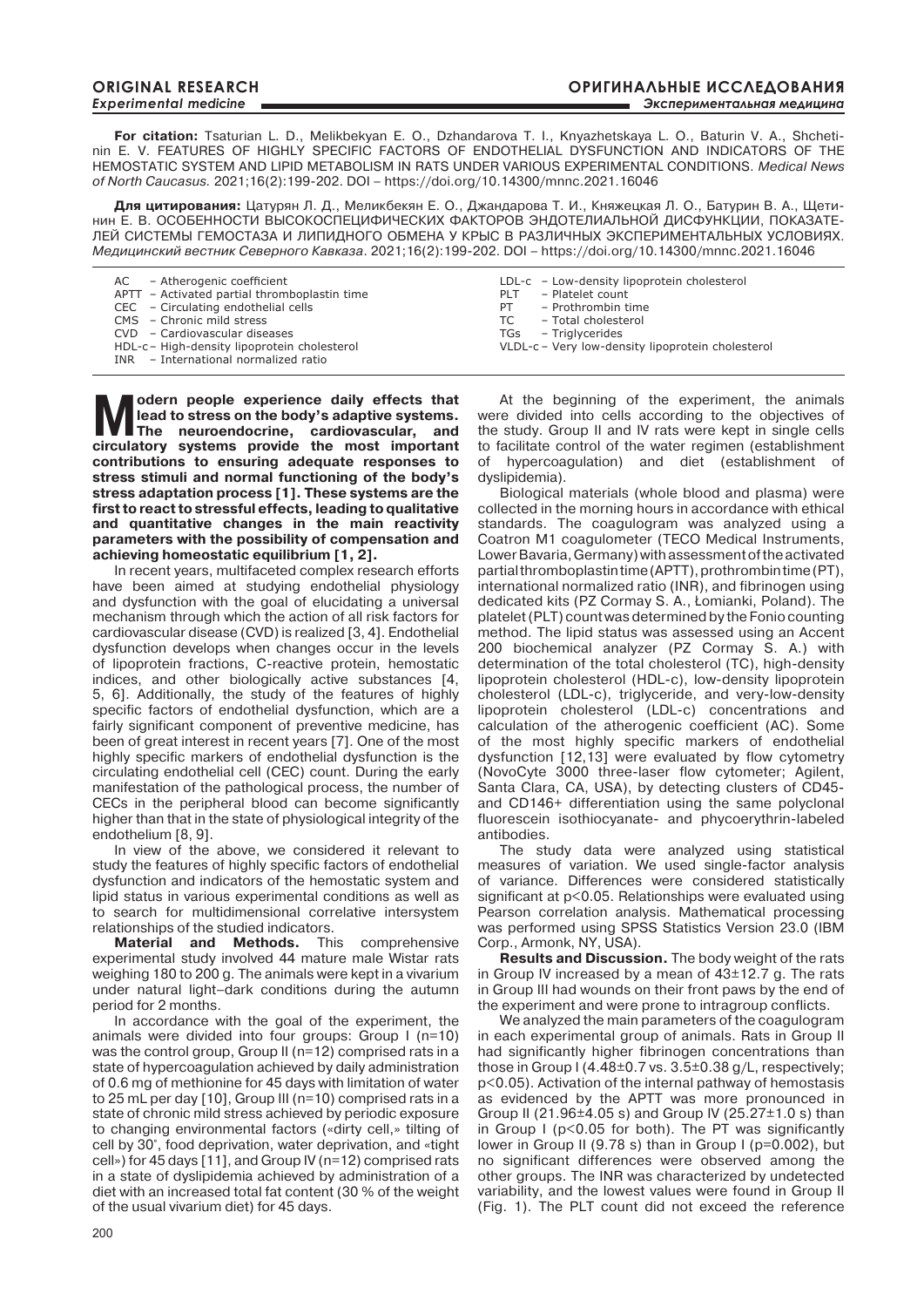range except in Group II, consistent with the state of hypercoagulation (456.3 $\pm$ 35.8 $\times$ 10<sup>9</sup>/L).



*Fig. 1.* Lipidogram parameters in experimental groups of animals. TC, total cholesterol; HDL-c, high-density lipoprotein cholesterol; LDL-c, low-density lipoprotein cholesterol; VLDL, very-low-density lipoprotein cholesterol; TGs, triglycerides

In the analysis of the main indices of lipid metabolism, Group IV showed significantly higher concentrations of TC (2.65±0.23 mmol/L) and LDL-c (1.77±0.21 mmol/L) than Group I (1.76±0.15 and 0.91±0.12 mmol/L, respectively; p=0.001 for both). In Group III animals, the concentrations of TC (2.18±0.30 mmol/L) and LDL-c (1.32±0.23 mmol/L) were also significantly higher than those in Group I (p=0.001). Notably, the lowest concentration of antiatherogenic HDL-c was observed in Group IV (0.55±0.06 mmol/L, p=0.06) (Fig. 2).

12



*Fig. 2.* Numbers of circulating endothelial cells in experimental groups of animals

The AC, which is the integral index of lipid metabolism, was significantly higher in Group III (2.54±0.24) and Group IV (3.79±0.56) than in Group I (1.85±0.18; p=0.001 for both) (Fig. 3).

The study of highly specific CECs in these experimental groups of animals allowed us to establish the reference range for the CEC count in the control group of animals  $(0.6-2.0\times10^4$ /mL). A fairly wide range of the mean CEC count was noted among the experimental groups; however, regardless of the nature of the pathophysiological model used in this experiment, the CEC count was 4.5 to 9.5 times higher than that in the control group of rats (p=0.001).

The results of this experimental study provide a basis for conducting a correlation analysis to establish

**Disclosures:** The authors declare no conflict of interest.

multidimensional intersystem relationships. We analyzed how the CEC count depends on parameters of the lipid spectrum and coagulogram in these four experimental groups of animals. The most statistically significant findings were the positive correlations of the TC concentration (r=+0.59, p=0.001), LDL-c concentration (r=+0.65, p=0.001), AC (r=+0.71, p=0.001), and PLT count (r=+0.47, p=0.001). We found negative correlations of the CEC count with the APTT (r=–0.36, p=0.016) and PT  $(r=-0.35, p=0.018)$ .



*Fig. 3.* Most significant correlative intersystem relationships of the circulating endothelial cell count with the studied parameters. TC, total cholesterol; LDL-c, low-density lipoprotein cholesterol; VLDL, very-low-density lipoprotein cholesterol; TGs, triglycerides; AC, atherogenic coefficient; APTT, activated partial thromboplastin time; PT, prothrombin time; PLT, platelet count

**Conclusions.** The results of this comprehensive experimental study reveal another new aspect of endothelial physiology and dysfunction in the search for early predictors of CVD. Undoubtedly, even small stressful events as well as the manifestation of lipid metabolism disorders and the state of hypercoagulation affect various physiological processes resulting in the formation of endothelial dysfunction, which is a leading factor in the development of CVD and agerelated changes [14]. The present correlation analysis made it possible to establish significant intersystem relationships among highly specific markers of endothelial dysfunction. Activation of the blood clotting system, accompanied by a decrease in the APTT and PT and an increase in the PLT count, leads to an increase in CECs. Early metabolic changes in the lipid spectrum, characterized by an increase in the fractions of atherogenic lipoproteins and the AC, potentiate the formation of CECs. Multiparametric approaches can be used to evaluate the effectiveness of new pathogenetically and sanogenetically based methods for correcting endothelial dysfunction [15, 16].

*Experimental animal procedures.* the study was conducted in full compliance with the requirements of the Helsinki Declaration of the World Medical Association (1964), the «International Recommendations for Conducting Biomedical Research using Animals» (1985), the Rules of Laboratory Practice in the Russian Federation (Order of the Ministry of Health of the Russian Federation No. 267 of 19.06.2003) and the positive conclusion of the local ethics committee*.*

**Acknowledgment.** We thank Angela Morben, DVM, ELS, from Edanz (https://www.edanz.com/ac), for editing a draft of this manuscript.